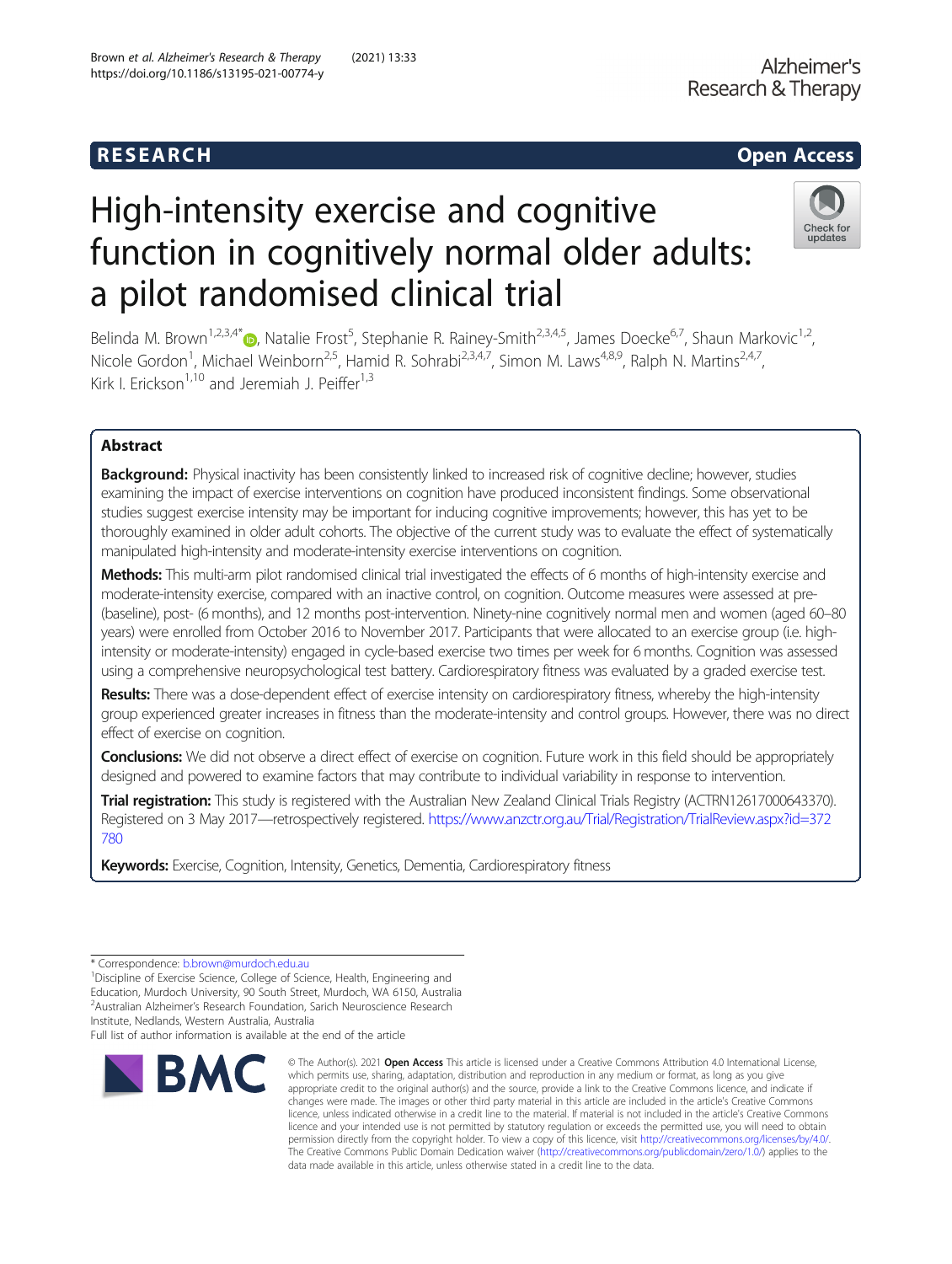# Introduction

Physical inactivity is considered one of the greatest modifiable risk factors for dementia [[1\]](#page-8-0); however, attempts to provide definitive evidence from randomised controlled trials (RCTs) of a link between exercise and enhanced cognition have been inconsistent. Indeed, a 2015 Cochrane review [\[2](#page-8-0)] of RCTs concluded there is insufficient evidence, in cognitively normal older adults, to suggest an effect of exercise on cognition. While a more recent meta-analysis [[3\]](#page-8-0), assessing a similar cohort, identified positive effects of exercise when session durations were in excess of 45 min and at least of moderate intensity. These conflicting results indicate the need for greater clarity for the use of exercise as a method for preventing cognitive decline, specifically the precise parameters needed for improving brain health.

When compared with the total volume of physical activity, observational work has reported a stronger association between objectively measured intensity of physical activity and cognitive function [[4,](#page-8-0) [5\]](#page-8-0). Furthermore, acute bouts of high-intensity exercise improve memory and executive function to a greater extent than moderateintensity continuous exercise bouts [\[6](#page-8-0), [7](#page-8-0)]. Although previous work in the area is promising, the importance of exericise intensity in enhancing cognitive health requires rigorous examination in RCTs. A recent 12-week intervention in older adults demonstrated greater improvements in memory after undertaking high-intensity compared with moderate-intensity exercise, or a stretching control  $[8]$  $[8]$ . The use of high-intensity exercise is safe in older populations [\[9](#page-8-0)] and provides a time-effective method to increase physical health, yet, until more consistent and rigorous evidence is available, the widespread use of high-intensity exercise to enhance cognitive health will continue to be questioned.

Variability across studies might also be explained by factors moderating exercise-induced changes in cognition. Genetic factors, such as the apolipoprotein E (APOE) <sup>ε</sup>4 allele and the brain-derived neurotrophic factor (BDNF) Val66Met single nucleotide polymorphism, may modulate the relationship between exercise and brain health [\[10](#page-8-0)–[12\]](#page-8-0). The literature in these fields is predominantly sourced from observational studies, which have contributed to largely inconsistent findings. In addition, variability in cognitive response may be due to variability in cardiorespiratory fitness change following exercise [[13,](#page-8-0) [14\]](#page-8-0). Evidence from RCTs is needed to gain a greater understanding of these potential mediating and moderating effects on cognition.

The current pilot RCT was designed to provide a head-to-head comparison of work-matched moderateintensity and high-intensity exercise on cognition in cognitively normal older adults. We hypothesised that both intervention groups would receive benefits to cognition, but the high-intensity group would receive additional benefit beyond the moderate-intensity group in a dosedependent fashion. Based on the hypothesis that increases in cardiorespiratory fitness are an important factor in the relationship between exercise and cognition, we investigated whether change in fitness is associated with improved cognition. Finally, we conducted an exploratory investigation as to whether targeted genetic factors (APOE <sup>ε</sup>4 carriage and BDNF Val66Met) moderate the effect of exercise on cognition, and the relationship between altered fitness and cognitive changes. Based on previous literature, we hypothesised that APOE <sup>ε</sup>4 carriers and BDNF Val66Met carriers would receive the greatest benefit from exercise, in terms of cognitive improvements [\[10](#page-8-0), [12](#page-8-0)].

# Methods

#### Trial design

The Intense Physical Activity and Cognition (IPAC) study was a single-site parallel pilot randomised controlled trial conducted between October 2016 and September 2019 at Murdoch University and the Australian Alzheimer's Research Foundation, Western Australia. An open access protocol paper for the IPAC study has been published previously [\[15](#page-8-0)]. Participants were randomised to either 6 months of supervised high-intensity exercise, supervised moderate-intensity exercise, or an inactive control group. Reporting of this study adheres to Consolidated Standards of Reporting Trials (CON-SORT) guidelines [\[16\]](#page-8-0).

The IPAC study is registered with the Australian New Zealand Clinical Trials Registry (ACTRN12617000643370). The human research ethics committees at Murdoch University and Edith Cowan University approved the conduct of this study, and all participants provided written informed consent.

#### Participants and randomisation

Participants were recruited between October 2016 and November 2017 from a number of sources, including media advertisement, flyers, and word-of-mouth. A full list of inclusion and exclusion criteria have been described previously [\[15\]](#page-8-0). Our power analysis was based on the primary outcome of cognitive function: using data from Vidoni et al. [\[13](#page-8-0)], we required 28 participants per group to detect differences between three groups at 80% power and the 5% level of significance. A block randomisation protocol (conducted by a researcher who was not collecting outcome data) was used to randomly assign participants to one of the following three groups: high-intensity exercise, moderate-intensity exercise, or a control group.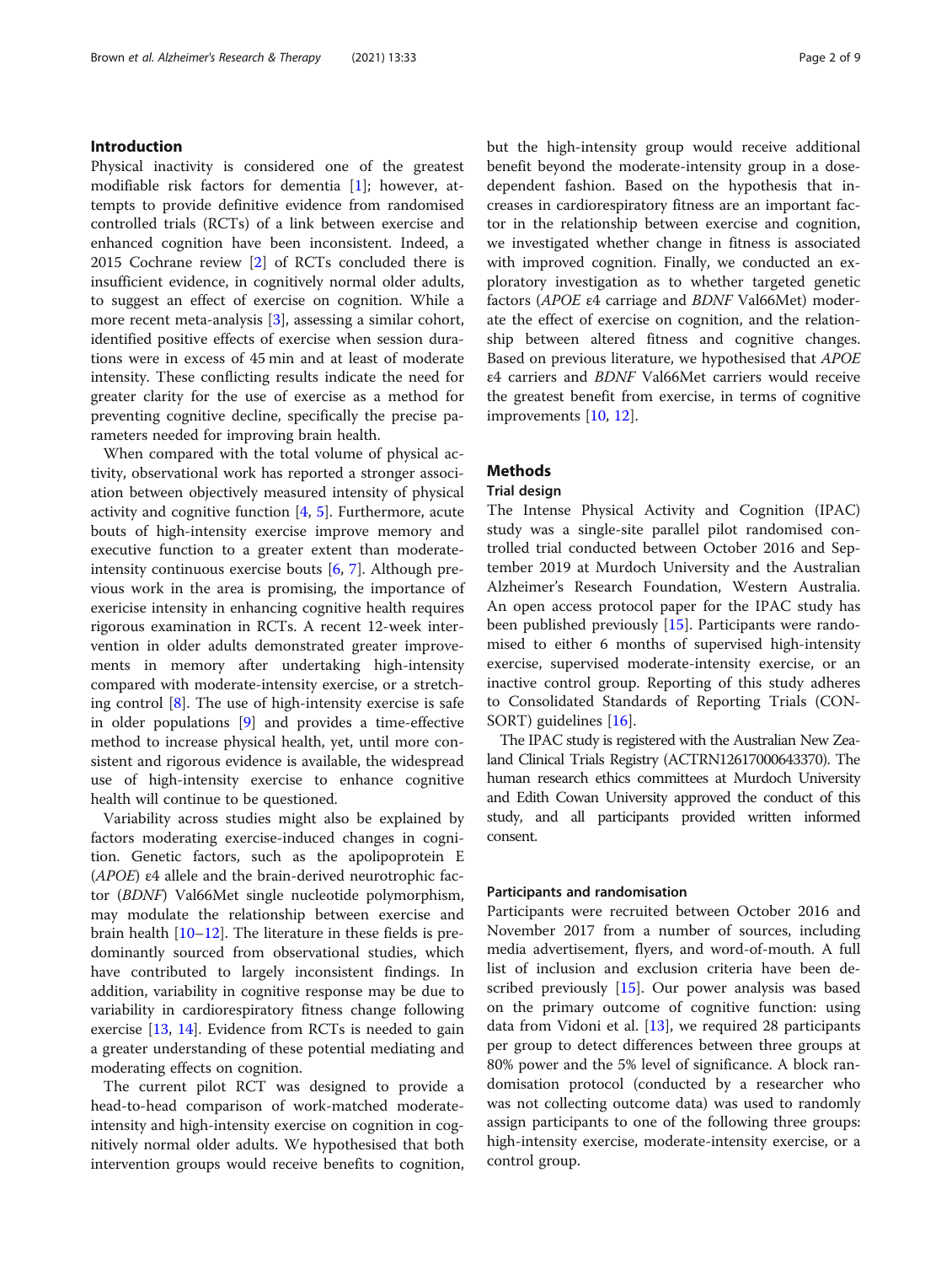# Interventions

Participants that were allocated to an exercise group (i.e. high-intensity or moderate-intensity) engaged in exercise two times per week (under the supervision of an Accredited Exercise Physiologist) for 6 months. Each exercise session lasted 50 min and was conducted on a cycle ergometer (Wattbike Pro; Wattbike, Australia). Target intensity was set using the 6 to 20 Borg Scale of Perceived Exertion [\[17](#page-8-0)]. Further details of the exercise interventions can be found within the [supplementary material.](#page-7-0)

Adherence to the intervention was measured via session attendance. In addition, exercise intensity was calculated for each participant in the moderate- and highintensity groups: the percentage of peak aerobic power (measured via a graded exercise test) was calculated for each session (not including the warm-up, cool-down, and for the high-intensity group, the recovery between intervals). The percentage of peak aerobic power in the initial 3 months were calculated using baseline peak aerobic power output, while months 4 to 6 were calculated using peak aerobic power output from the midintervention fitness test.

Participants randomised to the control group were provided with an information session regarding the benefits of exercise for overall physical health and known benefits to the brain. Participants in the control group did not receive any exercise instructions.

# Procedures and outcome measures

Full methodological detail regarding outcome measures can be found in the [supplementary material](#page-7-0).

# Cognitive assessment

A comprehensive battery of neuropsychological tests was administered to all participants at baseline, 6 months, and 18 months. Composite scores for global cognitive function, attention, episodic memory, and executive function were calculated.

The battery included the Montreal Cognitive Assessment (MoCA), Wechsler Adult Intelligence Scale-III Digit Span, California Verbal Learning Test (CVLT-II), Brief Visual Memory Test (BVMT), Trail Making Test forms A and B, and the NIH EXAMINER Verbal fluency task, Flanker, and Set-shifting. A computerised Cogstate battery ([www.cogstate.com](http://www.cogstate.com)) was administered including Groton Maze learning and recall, and identification, detection, one-card learning, and one-back tasks.

We calculated cognitive composite scores using zscores of individual's performances across all timepoints. For scores where a lower score indicates better performance (i.e. speed), we inversed the score ([score]\*-1). The composite scores included the following tasks: (1) Global cognitive composite: Digit Span, Cogstate one-back, Cogstate identification task, CVLT (learning, short delay recall, long delay recall, and recognition d`), BVMT (learning and long delay recall), Cogstate Groton Maze recall, Trails B, Phonemic fluency, Flanker, and Setshifting; (2) Attention: Digit Span (Forward only) and Cogstate identification task; (3) Episodic Memory: CVLT (short delay recall, long delay recall, and recognition d`), BVMT long delay recall, and Groton Maze recall; and (4) Executive function: Trails B, Phonemic fluency, Flanker, and Set-shifting.

### Physical assessment

At baseline, 3, 6, and 18 months, all participants underwent a cycling-based graded exercise test to quantify peak aerobic capacity (VO<sub>2</sub>peak) and peak power. All participants also underwent a dual-energy X-ray absorptiometry (DXA) scan, using a Hologic Discovery Bone Densitometer (Hologic, USA), in order to quantify volume of fat, muscle, and bone tissue in the body.

# **Genotyping**

TaqMan genotyping assays were performed [\[18](#page-8-0)] to determine APOE genotype (rs7412, assay ID: C\_\_\_\_904973\_10; rs429358, assay ID: C\_\_\_3084793\_20) and BDNF Val66- Met single nucleotide polymorphism (rs6265, assay ID: C\_\_11592758\_10). Dichotomous variables indicating APOE <sup>ε</sup>4 carriers or non-carriers and BDNF Val66Met carriers or non-carriers were created.

# Statistical methods

Analyses were conducted in R statistical computing packages version 3.6.2 [\[19](#page-8-0)] and Statistical Package for the Social Sciences Version 24 (IBM). Data were inspected to determine parametric testing was appropriate for all physiological and cognitive variables.

# Descriptive statistics

Descriptive statistics were calculated to compare baseline information across study groups. Analyses of variance (for continuous variables) and chi-square analyses (for categorical variables) were conducted to identify differences.

## Intervention group analysis

All participants that completed a baseline assessment were included in the intention-to-treat (ITT) analyses, regardless of adherence to session attendance, or study withdrawal. To examine the effect of study group on cognition over time, a series of linear mixed models (LMMs) were conducted. Repeated cognitive composite scores were entered as dependent variables, and age, gender, education, time (years), group, and time\*group were entered as fixed factors, and participant identification number as a random factor, into the model. Post hoc group comparisons were conducted for any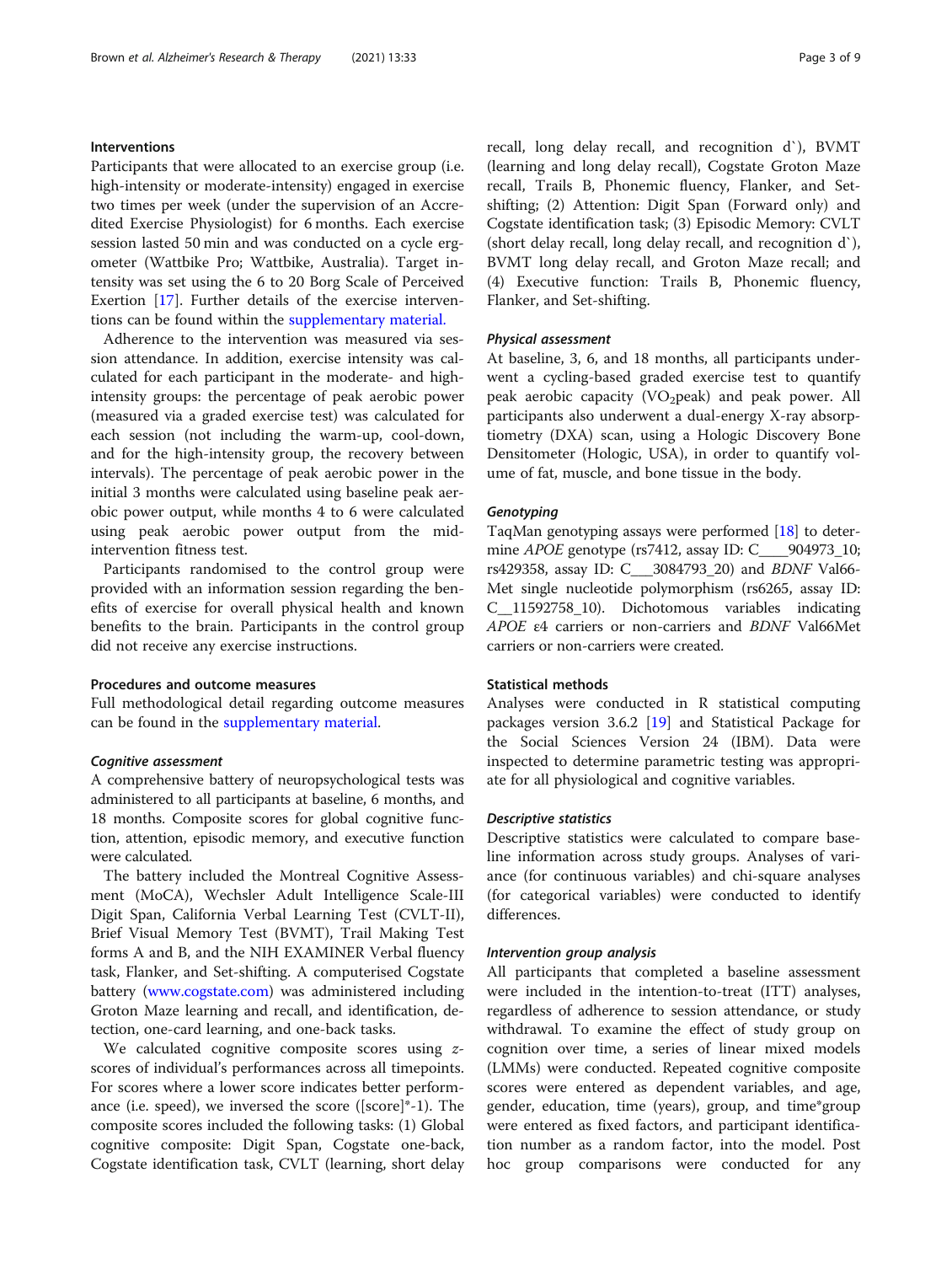significant time\*group interactions (high-intensity as reference group). LMMs were conducted for baseline and 6-month data only, and then again for baseline, 6-, and 18-month data. We report raw mean change scores from baseline and 95% confidence intervals, and unstandardized beta coefficients (B) and their standard error. A positive B represents a positive slope for the moderate/ high-intensity groups, compared with the control group.

We ran LMMs to investigate the moderating effects of BDNF Val66Met and APOE <sup>ε</sup>4 carriage on cognitive performance over the intervention. Each LMM had an additional interaction of either BDNF\*time\*group or APOE \*time\*group entered into separate models.

#### Individual variability analysis

The relationships between change in cognition and change in cardiorespiratory fitness (VO<sub>2</sub>peak) from preto post-intervention within the high-intensity group only, and for all study participants, were examined.

Residualised change scores were generated by entering post-intervention score as the dependent variable and pre-intervention score as the independent variable. Linear models were run with the residualised cognitive change as the dependent variable and residualised fitness change as the independent variable (age, gender, and education as covariates) [[20\]](#page-8-0). For all study participants, the linear models were re-run with the inclusion of either BDNF\*fitness change or APOE\*fitness change. The cohort was then stratified by BDNF Val66Met carriage or APOE <sup>ε</sup>4 carriage and the linear models re-run.

# Results

One hundred and eight participants were enrolled, with ninety-nine completing all baseline assessments and subsequent randomisation to a study group (Fig. 1; descriptive data, Table [1](#page-4-0)). Seven participants withdrew during the 6-month intervention.

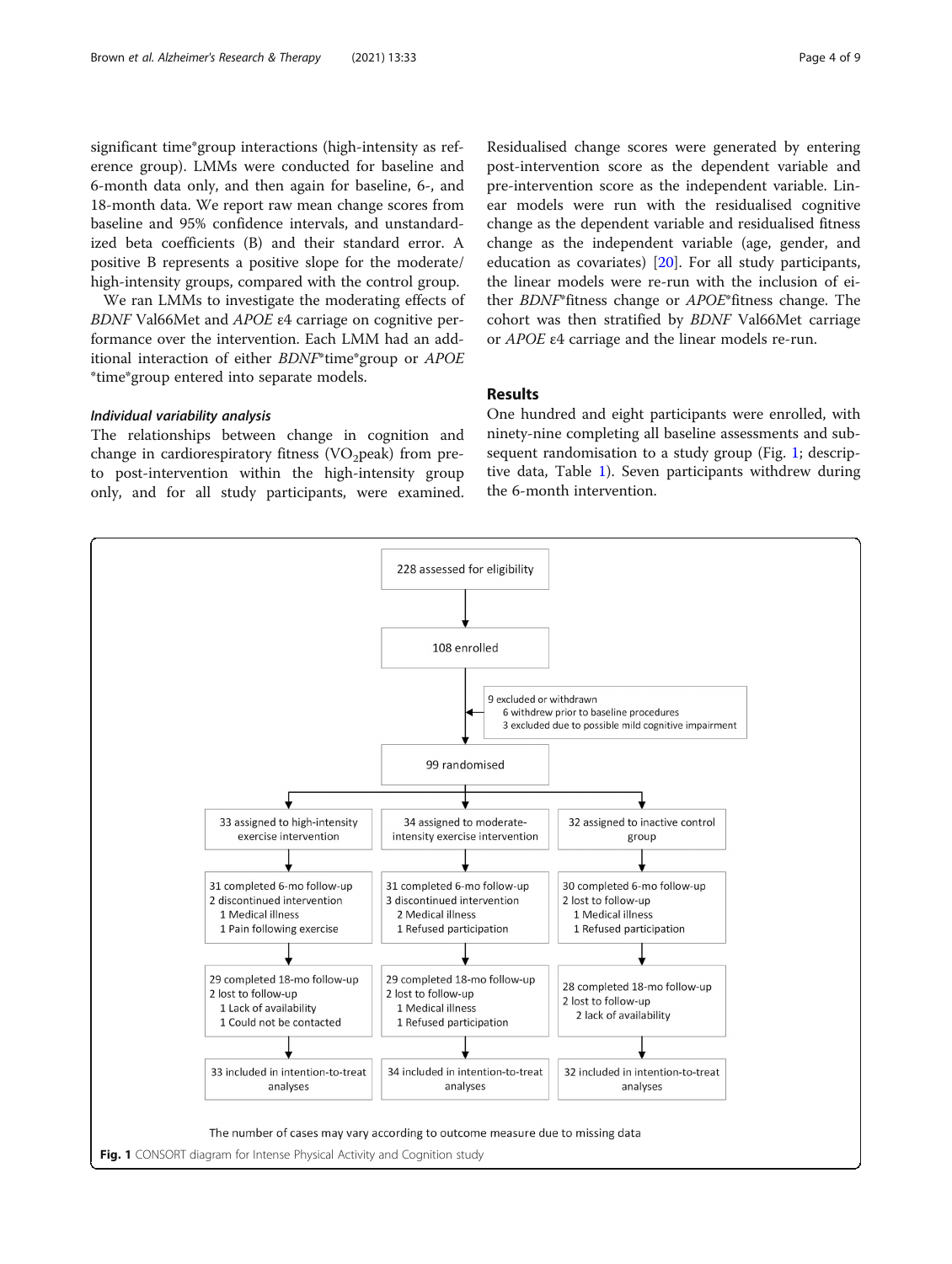#### <span id="page-4-0"></span>Table 1 Descriptive baseline characteristics of study cohort

|                                                      | High-intensity ( $n = 33$ ) | Moderate-intensity( $n = 34$ ) | Control $(n = 32)$ | <b>Test statistic</b> |
|------------------------------------------------------|-----------------------------|--------------------------------|--------------------|-----------------------|
| Age, years                                           | $70.2 \pm 5.3$              | $68.4 \pm 4.2$                 | $68.7 \pm 5.9$     | $F = 1.22$            |
| Gender, % Female (n)                                 | 51.5(17)                    | 52.9 (18)                      | 59.4 (19)          | $x^2 = 0.79$          |
| APOE $\epsilon$ 4 allele carriers, % (n)             | 27.3(9)                     | 23.5(8)                        | 28.1(9)            | $x^2 = 0.90$          |
| <b>BDNF Val66Met carriers, % (n)</b>                 | 33.3 (11)                   | 32.4(11)                       | 50(16)             | $x^2 = 2.70$          |
| <b>Years of education</b>                            | $13.5 \pm 2.2$              | $14.2 \pm 2.5$                 | $14.5 \pm 2.1$     | $F = 1.65$            |
| Global cognition, MoCA score                         | $26.0 \pm 2.1$              | $26.4 \pm 2.8$                 | $26.7 \pm 2.0$     | $F = 0.64$            |
| Baseline VO <sub>2</sub> peak (ml/kg/min)            | $22.2 \pm 6.3$              | $24.7 \pm 6.9$                 | $22.8 \pm 6.1$     | $F = 1.36$            |
| Baseline peak power (W)                              | $128.9 \pm 49.4$            | $145.0 \pm 51.1$               | $126.4 \pm 37.1$   | $F = 1.57$            |
| <b>Alcohol, Units per week</b>                       | $5.7 \pm 5.9$               | $5.1 \pm 5.5$                  | $6.4 \pm 6.1$      | $F = 0.44$            |
| Time from baseline to 6-mo assessment (wks)          | $33.0 \pm 3.7$              | $34.7 \pm 4.7$                 | $34.1 \pm 2.3$     | $F = 1.60$            |
| Time from baseline to 18-mo assessment (wks)         | $85.3 \pm 3.6$              | $88.3 \pm 5.6$                 | $87.1 \pm 3.9$     | $F = 3.38*$           |
| <b>Physical activity</b> (Met.min/wk <sup>-1</sup> ) | $4379 \pm 3708$             | $4372 \pm 2488$                | $3533 \pm 1981$    | $F = 0.94$            |
| <b>DASS Depression score</b>                         | $2.3 \pm 3.0$               | $1.61 \pm 2.1$                 | $1.7 \pm 1.9$      | $F = 0.95$            |
| Daily kilojoule intake <sup>a</sup>                  | $6709 \pm 2459$             | $7430 \pm 3286$                | $6059 \pm 1896$    | $F = 2.01$            |
| <b>BMI</b> ( $kg/m2$ )                               | $25.8 \pm 3.7$              | $26.0 \pm 3.9$                 | $25.3 \pm 3.4$     | $F = 0.30$            |
| Waist-hip ratio                                      | $0.87 \pm 0.08$             | $0.88 \pm 0.07$                | $0.88 \pm 0.08$    | $F = 0.08$            |

\*P < 0.05, post hoc Tukey's significant difference between high-intensity group and moderate-intensity group. Test statistics determined by one-way analysis of variance for continuous variables and chi-square for categorical variables. Abbreviations: APOE apolipoprotein E, BDNF Val66Met brain-derived neurotrophic factor Valine66Methionine single nucleotide polymorphism, BMI body mass index, DASS Depression, Anxiety and Stress Scales, Met.min/wk<sup>-1</sup> metabolic minutes per week (subjective habitual physical activity measurement), MoCA Montreal Cognitive Assessment, VO<sub>2</sub>peak peak aerobic capacity (fitness measurement), W wattage. <sup>a</sup>Daily kilojoule intake quantified from the Cancer Council of Victoria Food Frequency Questionnaire

#### Adherence to prescribed intervention

There was no difference in exercise session attendance between the high-intensity  $(85.5 \pm 12.4\%)$  and moderateintensity  $(86.3 \pm 9.8\%)$  groups.

The high-intensity group maintained  $120.6 \pm 25.1\%$  of peak aerobic power during the high-intensity intervals, while the moderate-intensity group cycled continuously at  $70.1 \pm 16.3\%$  of peak aerobic power.

There were no serious adverse events recorded.

# Group comparisons

A time\*group effect was observed for cardiorespiratory fitness, peak aerobic power, and body fat from pre- to postintervention (Table [2\)](#page-5-0). The high-intensity group experienced greater improvements in cardiorespiratory fitness (+ 24.3%) compared with the moderate-intensity group  $(+ 12.4\%; B =$ 3.92,  $p < 0.01$ ), and control group  $(+2.4\%; B = 7.36, p <$ 0.001). The high-intensity group also experienced greater improvements in peak aerobic power (+ 29%;  $B = 55.62$ ,  $p <$ 0.001) and decreases in percentage body fat  $(-3.5\%; B = -$ 1.59,  $p < 0.05$ ), compared with the control group (peak power change, + 1.3%; percentage body fat change, 0.0%).

There were no significant time\*group effects on any of the cognitive composite scores. Main effects for time were significant for the executive function composite variable ( $p < 0.05$ ), likely indicating a small practice effect experienced on the tasks assessing this cognitive domain.

Similarly, there were no significant effects of the genotype\*time\*group interactions on the cognitive composite scores.

#### Individual variability analysis

Within the high-intensity group only, changes in cardiorespiratory fitness were associated with changes in global cognitive function  $(F = 4.91, p < 0.05, \eta_p^2 = 0.18)$  and ex-<br>equitive function  $(F = 13.89, p < 0.001, p^2 = 0.37$ . Table 3) ecutive function ( $F = 13.89$  $F = 13.89$  $F = 13.89$ ,  $p < 0.001$ ,  $\eta_p^2 = 0.37$ ; Table 3). Increases in cardiorespiratory fitness were associated with improvements in global cognition  $(F = 4.37, p < 0.05, \eta_p^2 = 0.06)$  and executive function  $(F = 4.83, p < 0.05, n^2 = 0.06)$ 0.06) and executive function  $(F = 4.83, p < 0.05, \eta_p^2 = 0.06)$ <br>from pre-to-post intervention in the whole sample from pre- to post-intervention in the whole sample.

The BDNF\*fitness change interaction term was significant for global cognition  $(F = 5.13, p < 0.05, \eta_p^2 = 0.07)$ , executive function  $(F = 4.54, p < 0.05, \eta_p^2 = 0.06)$ , and<br>enjoying memory  $(F = 4.96, p < 0.05, p^2 = 0.07)$ . Bost bog episodic memory ( $F = 4.96$ ,  $p < 0.05$ ,  $\eta_p^2 = 0.07$ ). Post hoc analyses of these interactions revealed non-Met carriers (i.e. BDNF Val/Val homozygotes) received benefit in terms of a relationship between change in cardiorespiratory fitness and global cognitive function ( $F = 7.52$ ,  $p <$ 0.01,  $\eta_p^2 = 0.16$  $\eta_p^2 = 0.16$  $\eta_p^2 = 0.16$ ) and executive function ( $F = 8.83$ ,  $p < 0.01$ ,  $\eta_p^2 = 0.18$ ; Fig. 2a–c), i.e. greater improvements in cardiorespiratory fitness were associated with greater improvements in cognitive performance post-intervention among non-Met carriers.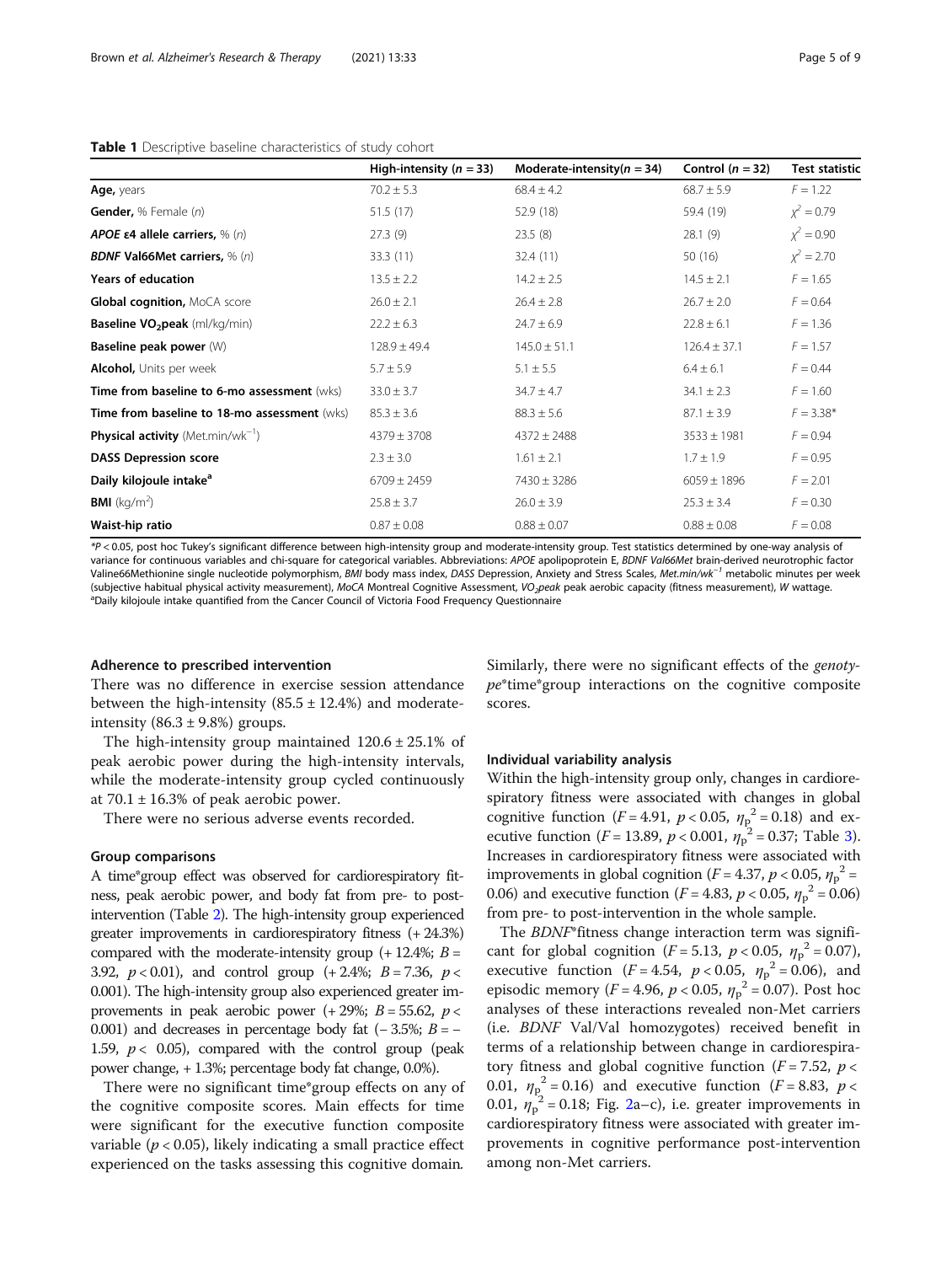<span id="page-5-0"></span>

| <b>Table 2</b> Effects of the exercise interventions on physiological measures and cognitive composite scores |  |  |
|---------------------------------------------------------------------------------------------------------------|--|--|
|                                                                                                               |  |  |

|            | Raw mean change from baseline (95% CI) |                                 | Time*Group (ITT)<br>Unstandardized B (standard error) |                             |                   |
|------------|----------------------------------------|---------------------------------|-------------------------------------------------------|-----------------------------|-------------------|
|            | High-intensity ( $n = 33$ )            | Moderate-intensity ( $n = 34$ ) | Control $(n = 32)$                                    | <b>Baseline to 6 months</b> | All timepoints    |
|            | VO <sub>2</sub> peak (ml/kg/min)       |                                 |                                                       | 3.67 $(0.72)$ **            | 0.35(0.38)        |
| 6          | 5.40 (4.00, 6.81)                      | 3.02 (1.79, 4.25)               | $0.55$ ( $-0.67$ , 1.77)                              |                             |                   |
| 18         | $0.78$ ( $-0.62$ , 2.18)               | $-1.43$ ( $-2.78$ , $-0.08$ )   | $-0.99$ ( $-2.85$ , 0.86)                             |                             |                   |
|            | Peak power (Watts)                     |                                 |                                                       | 27.33 (4.24)**              | 3.18(2.51)        |
| 6          | 37.2 (29.4, 45.1)                      | 29.5 (20.6, 38.4)               | $1.60$ (-3.12, 6.33)                                  |                             |                   |
| 18         | $7.2$ ( $-0.6$ , 15.1)                 | $0.14 (-6.56, 6.85)$            | $-9.59$ ( $-16.7$ , $-2.43$ )                         |                             |                   |
| % Body fat |                                        |                                 |                                                       | $-0.80(0.37)$ *             | $-0.09(0.23)$     |
| 6          | $-1.04$ ( $-1.83$ , $-0.25$ )          | $-0.48$ ( $-1.05$ , 0.10)       | $0.00$ ( $-0.64$ , 0.63)                              |                             |                   |
| 18         | 1.73 (0.39, 3.07)                      | 2.64 (1.85, 3.44)               | 1.97 (0.70, 3.24)                                     |                             |                   |
|            | <b>Global Cognitive composite</b>      |                                 |                                                       | $-0.04(0.07)$               | $-0.02(0.03)$     |
| 6          | $0.11 (-0.03, 0.24)$                   | 0.19(0.09, 0.28)                | $0.13$ ( $-0.02$ , 0.27)                              |                             |                   |
| 18         | 0.18(0.05, 0.30)                       | $0.21$ $(0.07, 0.34)$           | $0.23$ $(0.08, 0.38)$                                 |                             |                   |
|            | <b>Executive function composite</b>    |                                 |                                                       | 0.00(0.09)                  | 0.02(0.04)        |
| 6          | $0.17$ ( $-0.00$ , 0.34)               | 0.31(0.14, 0.49)                | $0.13$ ( $-0.03$ , 0.30)                              |                             |                   |
| 18         | 0.30(0.12, 0.47)                       | 0.31(0.06, 0.56)                | $0.18$ (0.00, 0.35)                                   |                             |                   |
|            | Episodic memory composite              |                                 |                                                       | 0.02(0.11)                  | $-0.04$ $(-0.04)$ |
| 6          | $0.19$ ( $-0.04$ , 0.43)               | $0.15$ ( $-0.00$ , 0.30)        | $0.13$ ( $-0.07$ , 0.34)                              |                             |                   |
| 18         | $0.20$ ( $-0.04$ , 0.43)               | 0.25(0.07, 0.44)                | $0.32$ $(0.12, 0.53)$                                 |                             |                   |
|            | <b>Attention composite</b>             |                                 |                                                       | 0.01(0.15)                  | $-0.03(0.05)$     |
| 6          | $-0.17$ ( $-0.50$ , 0.15)              | $0.11 (-0.12, 0.35)$            | $-0.22$ ( $-0.48$ , 0.04)                             |                             |                   |
| 18         | $-0.09$ ( $-0.30$ , 0.13)              | $-0.02$ ( $-0.26$ , 0.23)       | $-0.10$ ( $-0.33$ , 0.13)                             |                             |                   |

 $n = 99$ . \*p < 0.05, \*\*p < 0.001. Baseline to 6 months is pre- to immediately post-intervention. 'All timepoints' includes the full study period of baseline, 6 months, and an 18-month follow-up (i.e. 12 months post-intervention). Abbreviations: CI confidence intervals, ITT intention-to-treat analyses, VO<sub>2</sub>peak peak aerobic capacity (fitness measurement). All models include age, gender, and years of education as covariates

We did not observe an effect of APOE\*fitness change on any of the cognitive change scores (Table 3). However, following stratification by APOE <sup>ε</sup>4 carriage, only ε4 carriers demonstrated an association between increases in cardiorespiratory fitness and improvements in global cognition (*F* = 4.92, *p* < 0.05,  $\eta_p^2$  = 0.23; eFigure [2\)](#page-7-0).

# **Discussion**

The current study compared the impact of 6 months of supervised high- and moderate-intensity exercise on cognition in a group of cognitively normal older adults. Our intervention successfully delivered high-intensity exercise and resulted in greater increases in cardiorespiratory

|  |  |  |  |  | Table 3 Changes in cardiorespiratory fitness (residuals) and cognitive function (residuals) from pre- to immediately post-intervention |
|--|--|--|--|--|----------------------------------------------------------------------------------------------------------------------------------------|
|  |  |  |  |  |                                                                                                                                        |

|                                     | Independent variable (F statistic) |                                       |                                                |                                                                |  |  |  |
|-------------------------------------|------------------------------------|---------------------------------------|------------------------------------------------|----------------------------------------------------------------|--|--|--|
| Dependent variable <sup>ª</sup>     | High-intensity<br>group            | Whole cohort                          |                                                |                                                                |  |  |  |
|                                     | Fitness change <sup>a</sup>        | <b>Fitness</b><br>change <sup>a</sup> | Fitness change <sup>a</sup> x BDNF<br>Val66Met | Fitness change <sup>a</sup> x APOE $\varepsilon$ 4<br>carriage |  |  |  |
| <b>Global Cognition change</b>      | $4.91*$                            | $4.37*$                               | $5.13*$                                        | 2.50                                                           |  |  |  |
| <b>Executive Function</b><br>change | $13.89**$                          | $4.83*$                               | $4.54*$                                        | 0.33                                                           |  |  |  |
| Episodic Memory change              | 0.68                               | 0.84                                  | 4.96*                                          | 2.57                                                           |  |  |  |
| <b>Attention change</b>             | 0.94                               | 2.23                                  | 0.01                                           | 0.13                                                           |  |  |  |

<sup>a</sup>Residualised change scores created from a linear model where the baseline score was entered as an independent variable and post score (6 months) as the dependent variable. \*p < 0.05, \*\*p < 0.001. Covariates: age, gender, years of education. Abbreviations: APOE apolipoprotein E, BDNF Val66Met brain-derived neurotrophic factor Valine66Methionine single nucleotide polymorphism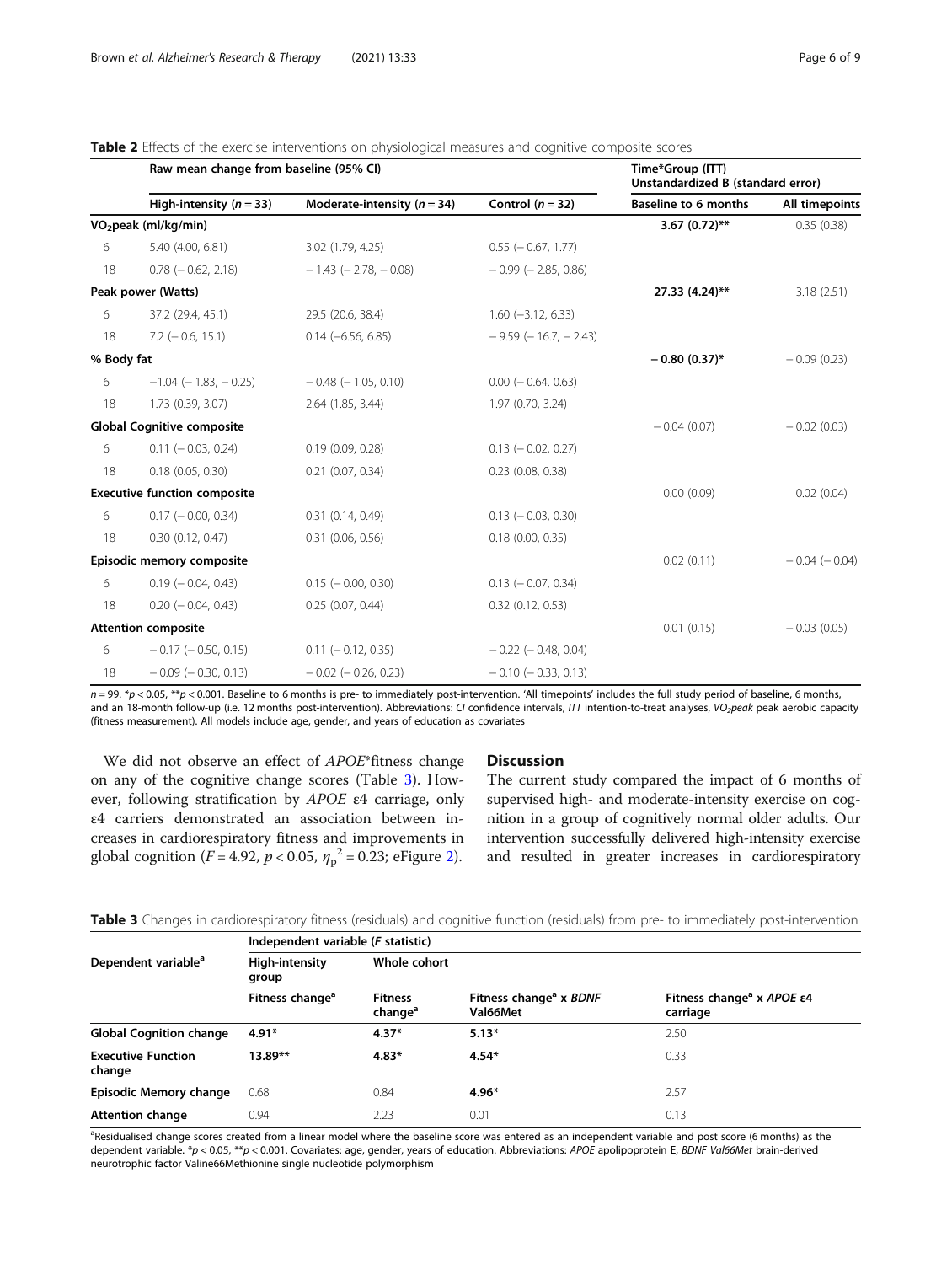<span id="page-6-0"></span>

fitness, compared with the moderate-intensity group. We did not observe any beneficial effects to cognition when comparing group performance from pre- to postintervention. However, changes in cardiorespiratory fitness from pre- to post-intervention were associated with changes in global cognition and executive function in the high-intensity group, and the entire cohort. From exploratory genetic analyses, we observed moderating effects of the BDNF Val66Met polymorphism, whereby the relationship between change in cognition and change in fitness was only evident in Val/Val homozygotes (i.e. non-Met carriers).

When examining the group-level data, we found no effect of either the high- or moderate-intensity exercise interventions on cognitive performance. These findings are inconsistent with a recent RCT which demonstrated improvements on a single high-interference memory task, following a 12-week high-intensity exercise intervention, compared to moderate-intensity exercise [\[8](#page-8-0)]. As the cohort within the current study and that investigated by Kovacevic et al. were similar for age, cognitive status, and health, a methodological difference between studies may instead account for the disparate findings. It is possible that more frequent exercise, at least thrice-weekly (delivered by Kovacevic and colleagues), is required to induce cognitive benefit, even with a shorter intervention period (12 weeks). Indeed, the induction of neurotrophic factors (e.g. BDNF) may be required on a more 'frequent' basis to contribute to detectable neural benefits [[21\]](#page-8-0). It would not be surprising that duration and frequency, in addition to intensity, play an important role in exercise-induced cognitive response. Thus, future studies are required to further elucidate the optimal exercise parameters for benefiting cognition.

Within the entire cohort, and high-intensity group alone, changes in cardiorespiratory fitness were associated with changes in global cognitive performance and executive function from pre- to post-intervention, with

moderate to high effect sizes observed. These data support prior work that has reported relationships between exercise-induced improvements in cardiorespiratory fitness and cognitive changes [\[13](#page-8-0), [20,](#page-8-0) [22](#page-8-0), [23\]](#page-8-0). The highintensity exercise intervention in the current study increased cardiorespiratory fitness levels greater than prior similar RCTs in older adults (typically 10–15% increases) [[8,](#page-8-0) [13,](#page-8-0) [24\]](#page-8-0). It therefore remains puzzling as to why the observed associations between changes in cardiorespiratory fitness and cognition did not yield group-level differences in cognitive outcomes. While it is possible that individuals with the poorest baseline cognition and fitness levels were more likely to experience fitnessassociated cognitive improvement irrespective of exercise intervention, our statistical analysis at least partially corrected for this potential bias. It is also important to consider whether the cognitive assessments used within this generally high-functioning sample were sensitive enough to detect differences between groups.

We conducted an exploratory analysis to examine whether important genetic factors play a role in determining cognitive response following the delivered exercise intervention, and it is important to note that these analyses may have been underpowered. The associations between changes in cardiorespiratory fitness and global cognition, executive function, and episodic memory were strongest in BDNF Val/Val homozygotes. Increases in BDNF levels are one of the most well-supported mechanistic theories underlying the relationship between exercise and brain health [[25](#page-8-0)]. BDNF is synthesised in cells as a precursor molecule (pro-BDNF), which undergoes proteolytic cleavage to yield the mature form. Carriage of the BDNF Met allele can negatively alter the processing of pro-BDNF to mature BDNF in neurons: validation of our preliminary findings by future work would suggest that exercise may not be potent enough to counteract this detrimental phenotype. Consistent with our findings, a recent systematic review on this topic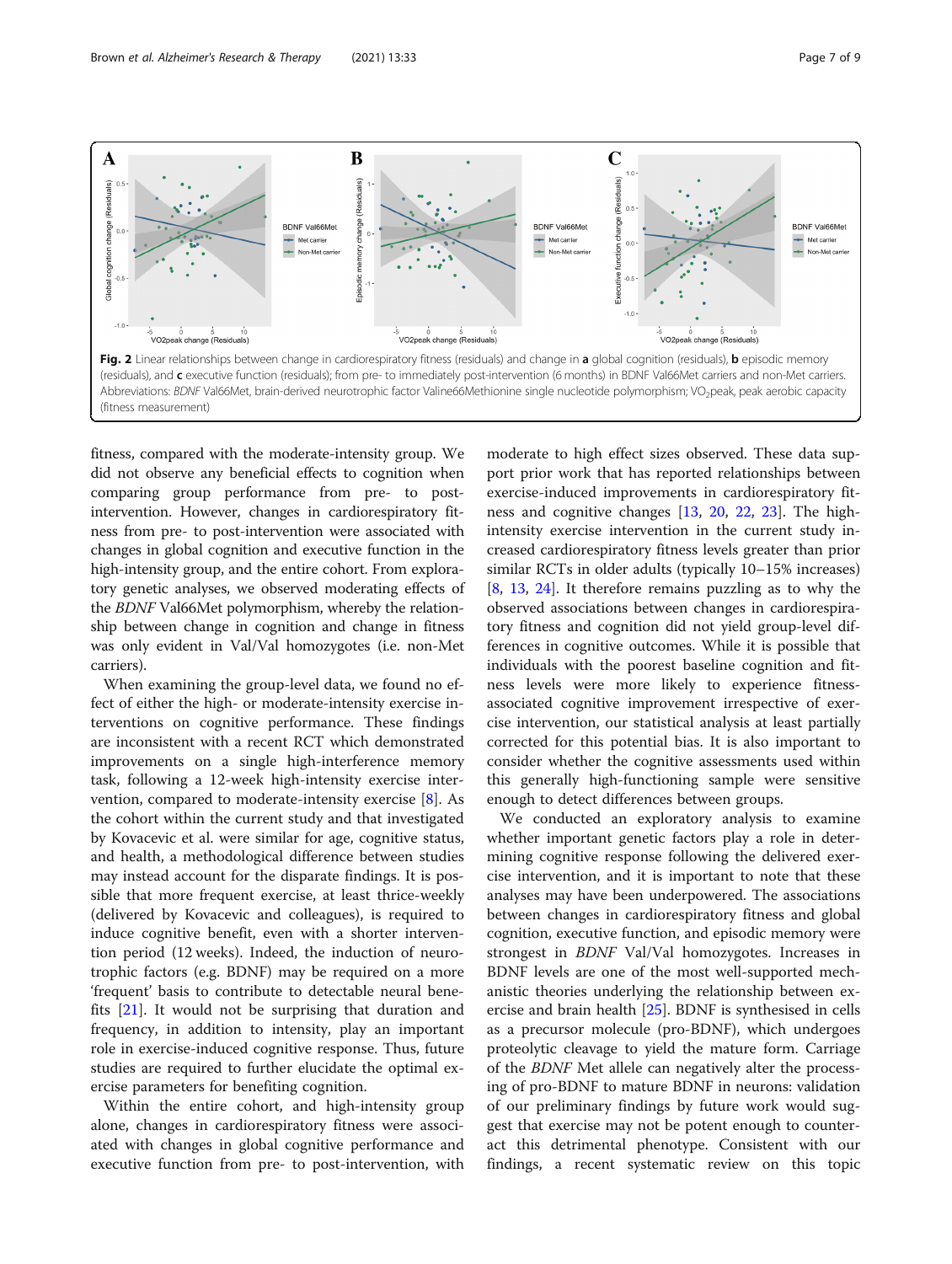<span id="page-7-0"></span>revealed Val/Val homozygotes are more likely to gain benefit from exercise in terms of better memory performance, compared with Met carriers [[26\]](#page-8-0). Moreover, we also observed a relationship between fitness and global cognition in APOE <sup>ε</sup>4 carriers, but not non-carriers; however, the interaction term APOE\*fitness change was not significant (indicating that a moderating effect does not exist). It is likely that combinations of genetic factors influence the relationship between cardiorespiratory fitness and cognition. Previous studies have detected cumulative effects of APOE <sup>ε</sup>4 carriage and BDNF Val66Met carriage on cognitive decline [[27\]](#page-8-0); however, our study was not sufficiently powered to examine the APOE\*BDNF interaction. Consequently, appropriately powered exercise interventions coupled with hypothesisdriven genetic investigation may reveal more on the ability of exercise to either provide added benefit to those with optimal genetic factors, or alternatively counteract detrimental genotypes.

# Strengths and limitations

The lack of an active control group within the current study contributed to differences in exposure (e.g. social interactions) between our exercise groups and inactive control groups. Nevertheless, as we did not detect group differences across cognitive outcomes, this is unlikely to have affected the results reported here. Our cohort was a generally homogenous sample of highly educated, Caucasian older adults living in the community, and our results may not be applicable to the wider population. Strengths of the study include the three-group design that aimed to detect intensity differences, and our ability to objectively examine intensity levels throughout the intervention. Indeed, our use of rate of perceived exertion to monitor within-subject intensity proved to be an effective method in our older adult cohort, allowing individuals to maintain appropriate intensity targets without the need for frequent testing or the use of monitoring equipment (e.g. heart rate monitors).

# Conclusions

We found that in a cohort of cognitively normal older adults, 6 months of supervised high-intensity and moderate-intensity exercise did not directly contribute to improvements in cognition, compared to an inactive control group. Our data did, however, demonstrate that changes in cardiorespiratory fitness were associated with cognitive change from pre- to post-intervention. Furthermore, our exploratory analysis of important genetic factors provided preliminary evidence that APOE and BDNF genotypes may affect the relationship between cardiorespiratory fitness and cognitive change. Overall, our data does not provide evidence that high-intensity exercise can contribute to cognitive change in all

individuals. Future work in this field should be appropriately designed and powered to examine numerous factors that could contribute to individual variability in response to intervention, ultimately leading to individualised prescription of exercise to induce cognitive change and ultimately reduce dementia risk.

#### Supplementary Information

The online version contains supplementary material available at [https://doi.](https://doi.org/10.1186/s13195-021-00774-y) [org/10.1186/s13195-021-00774-y](https://doi.org/10.1186/s13195-021-00774-y).

Additional file 1: eFigure 1. Percentage of peak power for each month of the intervention for the high-intensity and moderate-intensity exercise groups. Each data point represents a participant's mean peak power (from all attended exercise sessions) for that month. A VO<sub>2</sub>peak test following the third month was used for re-calculation of power. Corresponding months are different between groups ( $p < 0.001$ ); whereby the high-intensity group had higher percentage peak power during all months of the intervention. Abbreviations: M1-6, Month 1 – 6; W, watts. **eFigure 2.** Linear relationship between change in cardiorespiratory fitness (residuals) and change in global cognition (residuals) from pre- to immediately post-intervention (6-months) in APOE ε4 carriers and noncarriers Abbreviations: APOE, Apolipoprotein E; VO<sub>2</sub>peak, peak aerobic capacity (fitness measurement). **eTable 1.** Beta coefficients and standard error of time\*group from linear mixed models, and projected sample size for each group to detect a significant effect from longpower function in R statistical package. Supplementary methods.

#### Acknowledgements

All authors would like to thank the IPAC study participants for their generous participation and contribution of time.

#### Authors' contributions

BB designed the study, collected the data, analysed the data, and drafted the manuscript; NF collected the cognitive data and provided a critical analysis of the manuscript; SRS was involved in the study design and critical review of the manuscript; JD assisted with the analytic design and provided biostatistical oversight and a critical review of the manuscript; SM collected the cognitive data and provided a critical review of the manuscript; NG delivered the exercise intervention, collected the physical test data, and provided a review of the manuscript; MW designed the cognitive test battery and provided critical review of the manuscript; HRS designed the cognitive battery, assisted with cognitive test interpretation, and provided a critical review of the manuscript; SML conducted genotyping and provided a critical review of the manuscript; RNM was involved in the study design and critical review of the manuscript; KIE was involved in the analytical design and provided a critical review of the manuscript; JP was involved in the study design, provided oversight of exercise delivery, interpretation of study findings, and provided a critical review of the manuscript. The authors read and approved the final manuscript.

#### Funding

The IPAC study is supported by a National Health and Medical Research Council Dementia Research Development Fellowship awarded to Belinda M Brown (grant number: GNT1097105).

#### Availability of data and materials

The datasets generated and/or analysed during the current study are not publicly available due to additional secondary analyses currently being conducted, but are available from the corresponding author on reasonable request.

#### Ethics approval and consent to participate

The IPAC study is registered with the Australian New Zealand Clinical Trials Registry (ACTRN12617000643370). The human research ethics committees at Murdoch University and Edith Cowan University approved the conduct of this study, and all participants provided written informed consent.